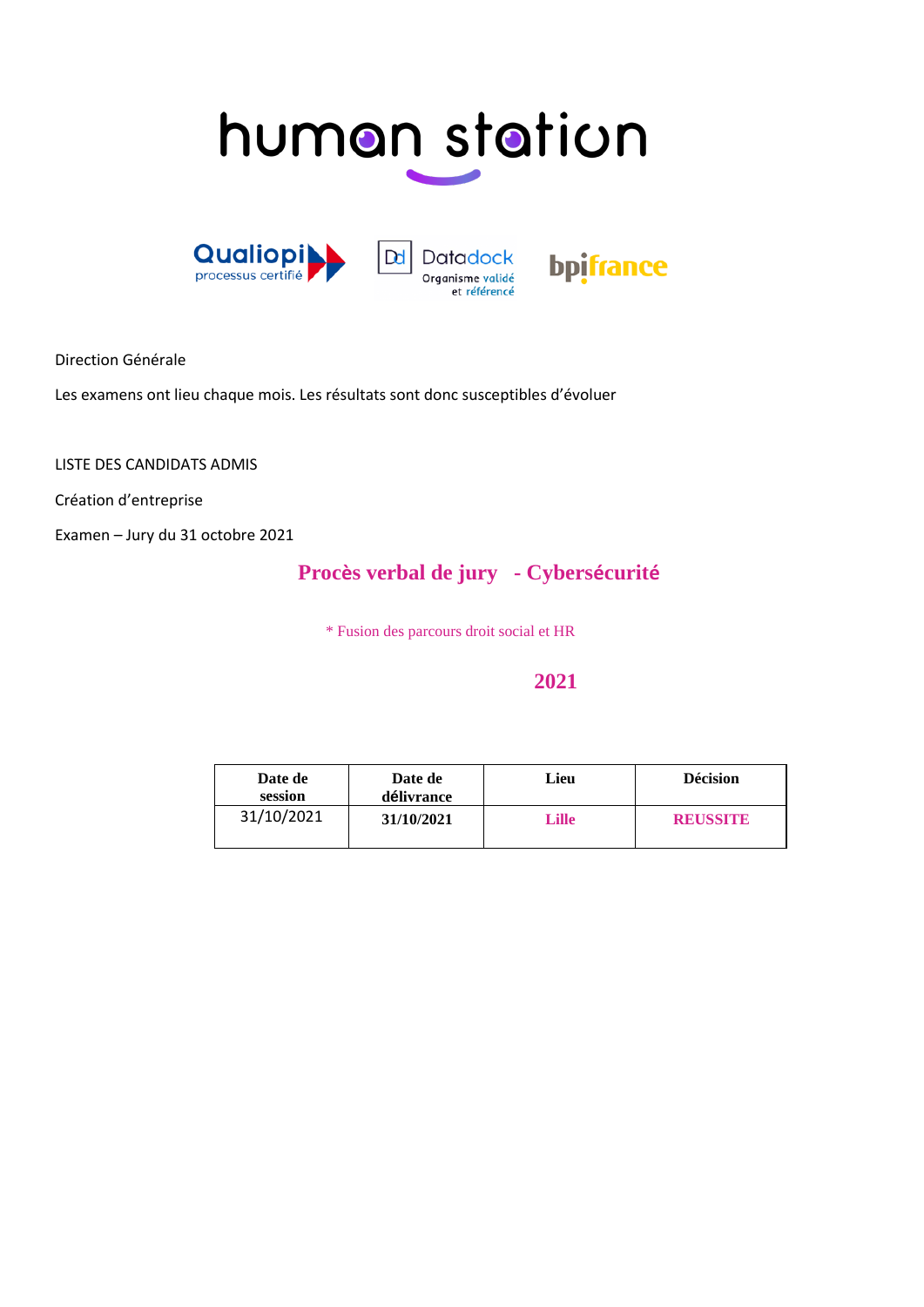# human station





### bpifrance

|                    |                  |                      |                           |                    |            |          |             | <b>TEST DE</b>  |                         |
|--------------------|------------------|----------------------|---------------------------|--------------------|------------|----------|-------------|-----------------|-------------------------|
|                    |                  |                      |                           |                    |            |          |             | CONNAIS         |                         |
|                    |                  |                      |                           |                    |            |          |             | SANCES          |                         |
|                    |                  |                      |                           |                    |            |          |             | ET MISE         |                         |
|                    |                  |                      |                           |                    | DATE DE    |          | <b>DATE</b> | EN              |                         |
|                    |                  |                      |                           |                    | BUT_SESS   | DATE FIN | D'EXAME     | <b>SITUATIO</b> | <b>DOCUMENT REMIS</b>   |
| PRENOM             | <b>NOM</b>       | <b>VILLE</b>         | VOIE D'ACCÈS              | <b>PARCOURS</b>    | <b>ION</b> | SESSION  | N           | Ν               | PAR LE CANDIDAT         |
|                    |                  |                      |                           | <b>RSSI EXPERT</b> |            |          |             |                 |                         |
| ANNICK             | <b>BUVRON</b>    | NOGENT SUR OISE      | <b>FORMATION CONTINUE</b> | CYBERSÉCURITÉ      | 44264      | 44295    | 44486       | VALIDÉ          | CARTE D'IDENTITÉ        |
|                    |                  | <b>CHERBOURG EN</b>  |                           | <b>RSSI EXPERT</b> |            |          |             |                 |                         |
| <b>ANTHONY</b>     | VAISSON          | <b>COTENTIN</b>      | <b>FORMATION CONTINUE</b> | CYBERSÉCURITÉ      | 44392      | 44424    | 44485       | VALIDÉ          | CARTE D'IDENTITÉ        |
|                    |                  |                      |                           | <b>RSSI EXPERT</b> |            |          |             |                 |                         |
| <b>BORNI</b>       | LAMAI            | <b>TOULOUSE</b>      | <b>FORMATION CONTINUE</b> | CYBERSÉCURITÉ      | 44400      | 44431    | 44448       | VALIDÉ          | CARTE D'IDENTITÉ        |
|                    |                  |                      |                           | <b>RSSI EXPERT</b> |            |          |             |                 |                         |
| <b>BRUNO</b>       | <b>TEBOUL</b>    | <b>PARIS</b>         | <b>FORMATION CONTINUE</b> | CYBERSÉCURITÉ      | 44359      | 44389    | 44390       | VALIDÉ          | <b>CARTE D'IDENTITÉ</b> |
|                    |                  |                      |                           | <b>RSSI EXPERT</b> |            |          |             |                 |                         |
| CEDRIC             | <b>EDLEBI</b>    | <b>HYERES</b>        | <b>FORMATION CONTINUE</b> | CYBERSÉCURITÉ      | 44253      | 44281    | 44303       | VALIDÉ          | CARTE D'IDENTITÉ        |
|                    |                  |                      |                           | <b>RSSI EXPERT</b> |            |          |             |                 |                         |
|                    |                  |                      |                           | CYBERSÉCURITÉ      |            |          |             |                 |                         |
| CHARLY             | SAVEL            | LE PUY EN VELAY      | <b>FORMATION CONTINUE</b> |                    | 44278      | 44309    | 44310       | VALIDÉ          | CARTE D'IDENTITÉ        |
|                    |                  |                      |                           | <b>RSSI EXPERT</b> |            |          |             |                 |                         |
| <b>CHRISTOPHE</b>  | <b>BASTIEN</b>   | <b>BAILLEUL</b>      | <b>FORMATION CONTINUE</b> | CYBERSÉCURITÉ      | 44355      | 44386    | 44387       | VALIDÉ          | <b>CARTE D'IDENTITÉ</b> |
|                    |                  |                      |                           | <b>RSSI EXPERT</b> |            |          |             |                 |                         |
| <b>CHRISTOPHE</b>  | <b>RIGO</b>      | <b>PERTUIS</b>       | <b>FORMATION CONTINUE</b> | CYBERSÉCURITÉ      | 44460      | 44491    | 44492       | VALIDÉ          | CARTE D'IDENTITÉ        |
|                    |                  |                      |                           | <b>RSSI EXPERT</b> |            |          |             |                 |                         |
| <b>CHRISTOPHER</b> | AMERI            | <b>THIAIS</b>        | <b>FORMATION CONTINUE</b> | CYBERSÉCURITÉ      | 44498      | 44529    | 44530       | VALIDÉ          | CARTE D'IDENTITÉ        |
|                    |                  |                      |                           | <b>RSSI EXPERT</b> |            |          |             |                 |                         |
| <b>CLAUDIO</b>     | DE SISTO         | <b>JOUY SUR EURE</b> | <b>FORMATION CONTINUE</b> | CYBERSÉCURITÉ      | 44407      | 44439    | 44439       | VALIDÉ          | <b>CARTE D'IDENTITÉ</b> |
|                    |                  |                      |                           | <b>RSSI EXPERT</b> |            |          |             |                 |                         |
| <b>ELISABETH</b>   | <b>DUCHENE</b>   | VERSAILLES           | <b>FORMATION CONTINUE</b> | CYBERSÉCURITÉ      | 44238      | 44266    | 44274       | VALIDÉ          | <b>CARTE D'IDENTITÉ</b> |
|                    |                  | L'UNION              |                           | <b>RSSI EXPERT</b> |            |          |             |                 |                         |
| <b>EMMANUEL</b>    | SIEURAC          |                      | <b>FORMATION CONTINUE</b> | CYBERSÉCURITÉ      | 44386      | 44417    | 44464       | VALIDÉ          | CARTE D'IDENTITÉ        |
|                    |                  |                      |                           | <b>RSSI EXPERT</b> |            |          |             |                 |                         |
| <b>FABRICE</b>     | <b>JAFFRE</b>    | <b>PARIS</b>         | <b>FORMATION CONTINUE</b> | CYBERSÉCURITÉ      | 44470      | 44501    | 44502       | VALIDÉ          | <b>CARTE D'IDENTITÉ</b> |
|                    |                  |                      |                           | <b>RSSI EXPERT</b> |            |          |             |                 |                         |
| <b>FATIHA</b>      | <b>KHATTABI</b>  | <b>PUTEAUX</b>       | <b>FORMATION CONTINUE</b> | CYBERSÉCURITÉ      | 44396      | 44427    | 44468       | VALIDÉ          | CARTE D'IDENTITÉ        |
|                    |                  |                      |                           | <b>RSSI EXPERT</b> |            |          |             |                 |                         |
| <b>GIUSEPPE</b>    | COPPOLA          | <b>PARIS</b>         | <b>FORMATION CONTINUE</b> | CYBERSÉCURITÉ      | 44378      | 44410    | 44487       | VALIDÉ          | CARTE D'IDENTITÉ        |
|                    |                  |                      |                           | <b>RSSI EXPERT</b> |            |          |             |                 |                         |
| <b>GUILLAUME</b>   | <b>DELTOUR</b>   | CARVIN               | <b>FORMATION CONTINUE</b> | CYBERSÉCURITÉ      | 44433      | 44469    | 44484       | VALIDÉ          | <b>CARTE D'IDENTITÉ</b> |
|                    |                  | SAINT-GENIS-         |                           | <b>RSSI EXPERT</b> |            |          |             |                 |                         |
| <b>GUILLAUME</b>   | <b>GUILHEN</b>   | LAVAL                | <b>FORMATION CONTINUE</b> | CYBERSÉCURITÉ      | 44253      | 44281    | 44445       | VALIDÉ          | CARTE D'IDENTITÉ        |
|                    |                  |                      |                           | <b>RSSI EXPERT</b> |            |          |             |                 |                         |
| <b>ANTHONY</b>     | <b>GUILLOT</b>   | LE GOSIER            | <b>FORMATION CONTINUE</b> | CYBERSÉCURITÉ      | 44484      | 44515    | 44516       | VALIDÉ          | CARTE D'IDENTITÉ        |
|                    |                  | <b>RUEIL</b>         |                           | <b>RSSI EXPERT</b> |            |          |             |                 |                         |
| <b>IOLANDA</b>     | PEDRA            | MALMAISON            | <b>FORMATION CONTINUE</b> | CYBERSÉCURITÉ      | 44503      | 44533    | 44534       | VALIDÉ          | CARTE D'IDENTITÉ        |
|                    |                  |                      |                           | <b>RSSI EXPERT</b> |            |          |             |                 |                         |
| <b>IVAN</b>        | <b>PLAZAS</b>    | BESANÇON             | <b>FORMATION CONTINUE</b> | CYBERSÉCURITÉ      | 44397      | 44428    | 44429       | VALIDÉ          | <b>CARTE D'IDENTITÉ</b> |
|                    |                  |                      |                           | <b>RSSI EXPERT</b> |            |          |             |                 |                         |
| <b>JEAN MARC</b>   | <b>ALLAIX</b>    | ALBI                 | <b>FORMATION CONTINUE</b> | CYBERSÉCURITÉ      | 44288      | 44318    | 44319       | VALIDÉ          | <b>CARTE D'IDENTITÉ</b> |
|                    |                  |                      |                           | <b>RSSI EXPERT</b> |            |          |             |                 |                         |
| JERÔME             | <b>DOIMO</b>     | <b>TORCHEFELON</b>   | <b>FORMATION CONTINUE</b> | CYBERSÉCURITÉ      | 44341      | 44372    | 44373       | VALIDÉ          | CARTE D'IDENTITÉ        |
|                    |                  |                      |                           | <b>RSSI EXPERT</b> |            |          |             |                 |                         |
| KARIM              | <b>DAHMANI</b>   | <b>PARIS</b>         | <b>FORMATION CONTINUE</b> | CYBERSÉCURITÉ      | 44460      | 44491    | 44492       | VALIDÉ          | <b>CARTE D'IDENTITÉ</b> |
|                    |                  |                      |                           | <b>RSSI EXPERT</b> |            |          |             |                 |                         |
| KHALED             | <b>LOURIMI</b>   | VAUHALLAN            | <b>FORMATION CONTINUE</b> | CYBERSÉCURITÉ      | 44341      | 44372    | 44455       | VALIDÉ          | CARTE D'IDENTITÉ        |
|                    |                  |                      |                           | <b>RSSI EXPERT</b> |            |          |             |                 |                         |
| LAMIA              | <b>BENTEBBAA</b> | ASNIÈRES             | <b>FORMATION CONTINUE</b> | CYBERSÉCURITÉ      | 44378      | 44410    | 44411       | VALIDÉ          | <b>CARTE D'IDENTITÉ</b> |
|                    |                  |                      |                           | <b>RSSI EXPERT</b> |            |          |             |                 |                         |
| <b>LECA ALVES</b>  | SABINO           | <b>BORDEAUX</b>      | <b>FORMATION CONTINUE</b> | CYBERSÉCURITÉ      | 44315      | 44345    | 44346       | VALIDÉ          | <b>CARTE D'IDENTITÉ</b> |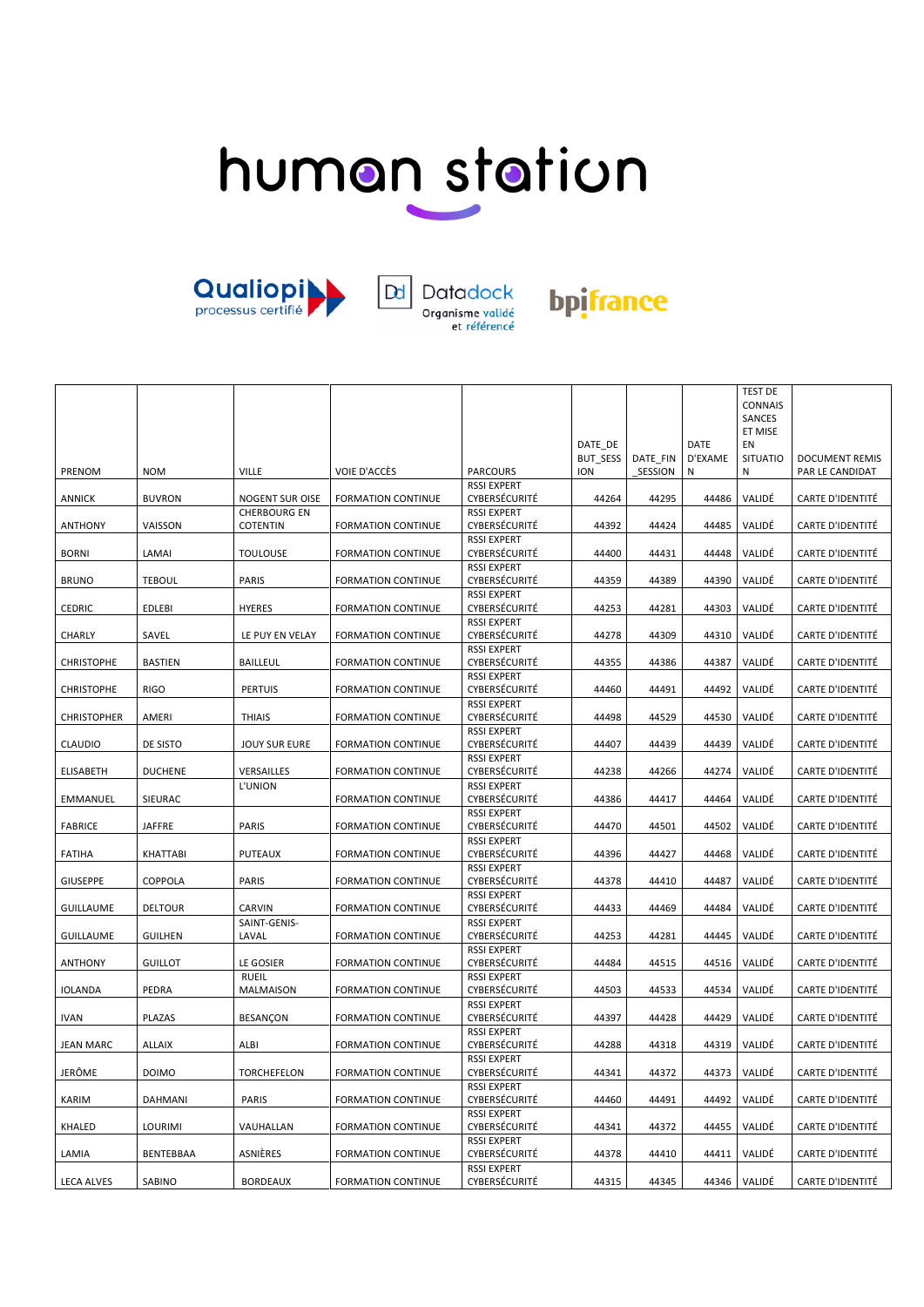|                |                                  |                          |                           | <b>RSSI EXPERT</b>                  |            |          |         |                |                         |
|----------------|----------------------------------|--------------------------|---------------------------|-------------------------------------|------------|----------|---------|----------------|-------------------------|
| LEUAM          | <b>NOKAYA</b>                    | GONESSE                  | <b>FORMATION CONTINUE</b> | CYBERSÉCURITÉ                       | 44302      | 44337    | 44384   | VALIDÉ         | <b>CARTE D'IDENTITÉ</b> |
|                |                                  |                          |                           | <b>RSSI EXPERT</b>                  |            |          |         |                |                         |
| LUIS-CARLOS    | ENCARNACAO                       | <b>VILLEPINTE</b>        | <b>FORMATION CONTINUE</b> | CYBERSÉCURITÉ                       | 44354      | 44384    | 44453   | VALIDÉ         | <b>CARTE D'IDENTITÉ</b> |
|                |                                  |                          |                           | <b>RSSI EXPERT</b>                  |            |          |         |                |                         |
| MALIKA         | <b>FEITAS</b>                    | ORLEANS                  | <b>FORMATION CONTINUE</b> | CYBERSÉCURITÉ                       | 44425      | 44469    | 44470   | VALIDÉ         | CARTE D'IDENTITÉ        |
|                |                                  |                          |                           | <b>RSSI EXPERT</b>                  |            |          |         |                |                         |
| <b>MARC</b>    | <b>JEAN GILLES</b>               | <b>ISSOIRE</b>           | <b>FORMATION CONTINUE</b> | CYBERSÉCURITÉ                       | 44390      | 44421    | 44422   | VALIDÉ         | <b>CARTE D'IDENTITÉ</b> |
|                |                                  |                          |                           | <b>RSSI EXPERT</b>                  |            |          |         |                |                         |
| MARIANNE       | DELARUE                          | <b>PARIS</b>             | <b>FORMATION CONTINUE</b> | CYBERSÉCURITÉ                       | 44448      | 44480    | 44484   | VALIDÉ         | <b>CARTE D'IDENTITÉ</b> |
|                |                                  |                          |                           | <b>RSSI EXPERT</b>                  |            |          |         |                |                         |
| MATHIEU        | CHARPENTIER                      | <b>CERNY</b>             | <b>FORMATION CONTINUE</b> | CYBERSÉCURITÉ                       | 44252      | 44280    | 44333   | VALIDÉ         | <b>CARTE D'IDENTITÉ</b> |
|                |                                  |                          |                           | <b>RSSI EXPERT</b>                  |            |          |         |                |                         |
| MATTHIEU       | PENFEUNTEUN<br><b>BERTHAUD-</b>  | L ETANG LA VILLE         | <b>FORMATION CONTINUE</b> | CYBERSÉCURITÉ<br><b>RSSI EXPERT</b> | 44336      | 44377    | 44378   | VALIDÉ         | <b>CARTE D'IDENTITÉ</b> |
| MELANIE        | LAZAAR                           | PARIS                    | <b>FORMATION CONTINUE</b> | CYBERSÉCURITÉ                       | 44327      | 44358    | 44359   | VALIDÉ         | <b>CARTE D'IDENTITÉ</b> |
|                |                                  |                          |                           | <b>RSSI EXPERT</b>                  |            |          |         |                |                         |
| <b>MOUSSA</b>  | <b>KONATE</b>                    | <b>BAGNOLET</b>          | <b>FORMATION CONTINUE</b> | CYBERSÉCURITÉ                       | 44386      | 44417    | 44418   | VALIDÉ         | <b>CARTE D'IDENTITÉ</b> |
|                |                                  |                          |                           | <b>RSSI EXPERT</b>                  |            |          |         |                |                         |
| NOGOFERIMA     | KARAMOKO                         | <b>ROSNY SOUS BOIS</b>   | <b>FORMATION CONTINUE</b> | CYBERSÉCURITÉ                       | 44376      | 44407    | 44408   | VALIDÉ         | CARTE D'IDENTITÉ        |
|                |                                  | SAINT-GERMAIN-           |                           | <b>RSSI EXPERT</b>                  |            |          |         |                |                         |
| <b>OLIVIER</b> | <b>HERBA</b>                     | EN-LAYE                  | <b>FORMATION CONTINUE</b> | CYBERSÉCURITÉ                       | 44236      | 44264    | 44441   | VALIDÉ         | <b>CARTE D'IDENTITÉ</b> |
|                |                                  | <b>BOULOGNE</b>          |                           | <b>RSSI EXPERT</b>                  |            |          |         |                |                         |
| PHILIPPE       | HOLTZHAUSSER                     | <b>BILLANCOURT</b>       | <b>FORMATION CONTINUE</b> | CYBERSÉCURITÉ                       | 44356      | 44386    | 44424   | VALIDÉ         | <b>CARTE D'IDENTITÉ</b> |
|                |                                  |                          |                           | <b>RSSI EXPERT</b>                  |            |          |         |                |                         |
| PHILIPPE       | <b>PAYS</b>                      | <b>BOISSY L AILLERIE</b> | <b>FORMATION CONTINUE</b> | CYBERSÉCURITÉ                       | 44383      | 44439    | 44457   | VALIDÉ         | <b>CARTE D'IDENTITÉ</b> |
|                |                                  | SAINT JEAN DE            |                           | <b>RSSI EXPERT</b>                  |            |          |         |                |                         |
| PHILIPPE       | ROUSSÉ                           | <b>MOIRANS</b>           | <b>FORMATION CONTINUE</b> | CYBERSÉCURITÉ                       | 44237      | 44265    | 44300   | VALIDÉ         | <b>CARTE D'IDENTITÉ</b> |
|                |                                  | <b>ST JEAN DE</b>        |                           | <b>RSSI EXPERT</b>                  |            |          |         |                |                         |
| PHILIPPE       | <b>ROUSSE</b>                    | <b>MOIRANS</b>           | <b>FORMATION CONTINUE</b> | CYBERSÉCURITÉ                       | 44237      | 44265    | 44266   | VALIDÉ         | <b>CARTE D'IDENTITÉ</b> |
|                |                                  |                          |                           | <b>RSSI EXPERT</b>                  |            |          |         |                |                         |
| PIERRE-ALBAN   | <b>MAURIN</b>                    | <b>NANTES</b>            | <b>FORMATION CONTINUE</b> | CYBERSÉCURITÉ                       | 44355      | 44389    | 44390   | VALIDÉ         | <b>CARTE D'IDENTITÉ</b> |
|                |                                  |                          |                           | <b>RSSI EXPERT</b><br>CYBERSÉCURITÉ |            |          |         |                |                         |
| PIERRICK       | <b>DUMERVAL</b><br><b>PLAZAS</b> | PISSELEU                 | <b>FORMATION CONTINUE</b> | <b>RSSI EXPERT</b>                  | 44446      | 44476    | 44477   | VALIDÉ         | <b>CARTE D'IDENTITÉ</b> |
| <b>IVAN</b>    | NAVARRETE                        | <b>BESANÇON</b>          | <b>FORMATION CONTINUE</b> | CYBERSÉCURITÉ                       | 44397      | 44428    | 44429   | VALIDÉ         | CARTE D'IDENTITÉ        |
|                |                                  |                          |                           | <b>RSSI EXPERT</b>                  |            |          |         |                |                         |
| RAHMI          | <b>BABUR</b>                     | <b>CLICHY SOUS BOIS</b>  | <b>FORMATION CONTINUE</b> | CYBERSÉCURITÉ                       | 44285      | 44316    | 44317   | VALIDÉ         | <b>CARTE D'IDENTITÉ</b> |
|                |                                  |                          |                           | <b>RSSI EXPERT</b>                  |            |          |         |                |                         |
| <b>REMY</b>    | <b>BUSCEMI</b>                   | GINASSERVIS              | <b>FORMATION CONTINUE</b> | CYBERSÉCURITÉ                       | 44293      | 44323    | 44324   | VALIDÉ         | CARTE D'IDENTITÉ        |
|                |                                  | <b>GAGNAC SUR</b>        |                           | <b>RSSI EXPERT</b>                  |            |          |         |                |                         |
| ROMAIN         | <b>MUNIER</b>                    | GARONNE                  | <b>FORMATION CONTINUE</b> | CYBERSÉCURITÉ                       | 44383      | 44439    | 44440   | VALIDÉ         | <b>CARTE D'IDENTITÉ</b> |
|                |                                  |                          |                           | <b>RSSI EXPERT</b>                  |            |          |         |                |                         |
| <b>RUDY</b>    | <b>MARTY</b>                     | <b>BLAGNAC</b>           | <b>FORMATION CONTINUE</b> | CYBERSÉCURITÉ                       | 44356      | 44386    | 44387   | VALIDÉ         | <b>CARTE D'IDENTITÉ</b> |
|                |                                  |                          |                           | <b>RSSI EXPERT</b>                  |            |          |         |                |                         |
| SEBASTIEN      | <b>BABUR</b>                     | <b>CLICHY SOUS-BOIS</b>  | <b>FORMATION CONTINUE</b> | CYBERSÉCURITÉ                       | 44285      | 44316    | 44317   | VALIDÉ         | <b>CARTE D'IDENTITÉ</b> |
|                |                                  | ST JACQUES DE LA         |                           | <b>RSSI EXPERT</b>                  |            |          |         |                |                         |
| SEBASTIEN      | LE LOUREC                        | LANDE                    | <b>FORMATION CONTINUE</b> | CYBERSÉCURITÉ                       | 44459      | 44491    | 44492   | VALIDÉ         | <b>CARTE D'IDENTITÉ</b> |
|                |                                  | <b>CHEVIGNY ST</b>       |                           | <b>RSSI EXPERT</b>                  |            |          |         |                |                         |
| SI MOHAMMED    | <b>DABY</b>                      | SAUVEUR                  | <b>FORMATION CONTINUE</b> | CYBERSÉCURITÉ                       | 44491      | 44522    | 44523   | VALIDÉ         | <b>CARTE D'IDENTITÉ</b> |
|                |                                  |                          |                           | <b>RSSI EXPERT</b>                  |            |          |         |                |                         |
| SYLVAIN        | ARQUILLIERE                      | <b>LYON</b>              | <b>FORMATION CONTINUE</b> | CYBERSÉCURITÉ                       | 44497      | 44530    | 44531   | VALIDÉ         | CARTE D'IDENTITÉ        |
| YACIN          | CHERRAD                          | PARIS                    | <b>FORMATION CONTINUE</b> | <b>RSSI EXPERT</b><br>CYBERSÉCURITÉ | 44389      | 44420    | 44451   | VALIDÉ         | <b>CARTE D'IDENTITÉ</b> |
|                |                                  |                          |                           | <b>RSSI EXPERT</b>                  |            |          |         |                |                         |
| YULIA          | SEMIAO                           | POLIENAS                 | <b>FORMATION CONTINUE</b> | CYBERSÉCURITÉ                       | 44459      | 44489    | 44490   | VALIDÉ         | CARTE D'IDENTITÉ        |
|                |                                  |                          |                           | <b>RSSI EXPERT</b>                  |            |          |         |                |                         |
| ZEZE           | SAMBEMASY                        | MARSEILLE                | FORMATION CONTINUE        | CYBERSÉCURITÉ                       | 44384      | 44439    | 44447   | VALIDÉ         | CARTE D'IDENTITÉ        |
|                |                                  |                          |                           | <b>RSSI EXPERT</b>                  |            |          |         |                |                         |
| ZOUHEIR        | <b>BEN HASSEN</b>                | <b>SAINT DENIS</b>       | FORMATION CONTINUE        | CYBERSÉCURITÉ                       | 44498      | 44529    | 44530   | VALIDÉ         | CARTE D'IDENTITÉ        |
|                |                                  |                          |                           |                                     |            |          |         | <b>TEST DE</b> |                         |
|                |                                  |                          |                           |                                     |            |          |         | <b>CONNAIS</b> |                         |
|                |                                  |                          |                           |                                     |            |          |         | SANCES         |                         |
|                |                                  |                          |                           |                                     |            |          |         | ET MISE        |                         |
|                |                                  |                          |                           |                                     | DATE DE    |          | DATE    | EN             |                         |
|                |                                  |                          |                           |                                     | BUT_SESS   | DATE_FIN | D'EXAME | SITUATIO       | <b>DOCUMENT REMIS</b>   |
| PRENOM         | <b>NOM</b>                       | <b>VILLE</b>             | VOIE D'ACCÈS              | <b>PARCOURS</b>                     | <b>ION</b> | SESSION  | N       | N              | PAR LE CANDIDAT         |